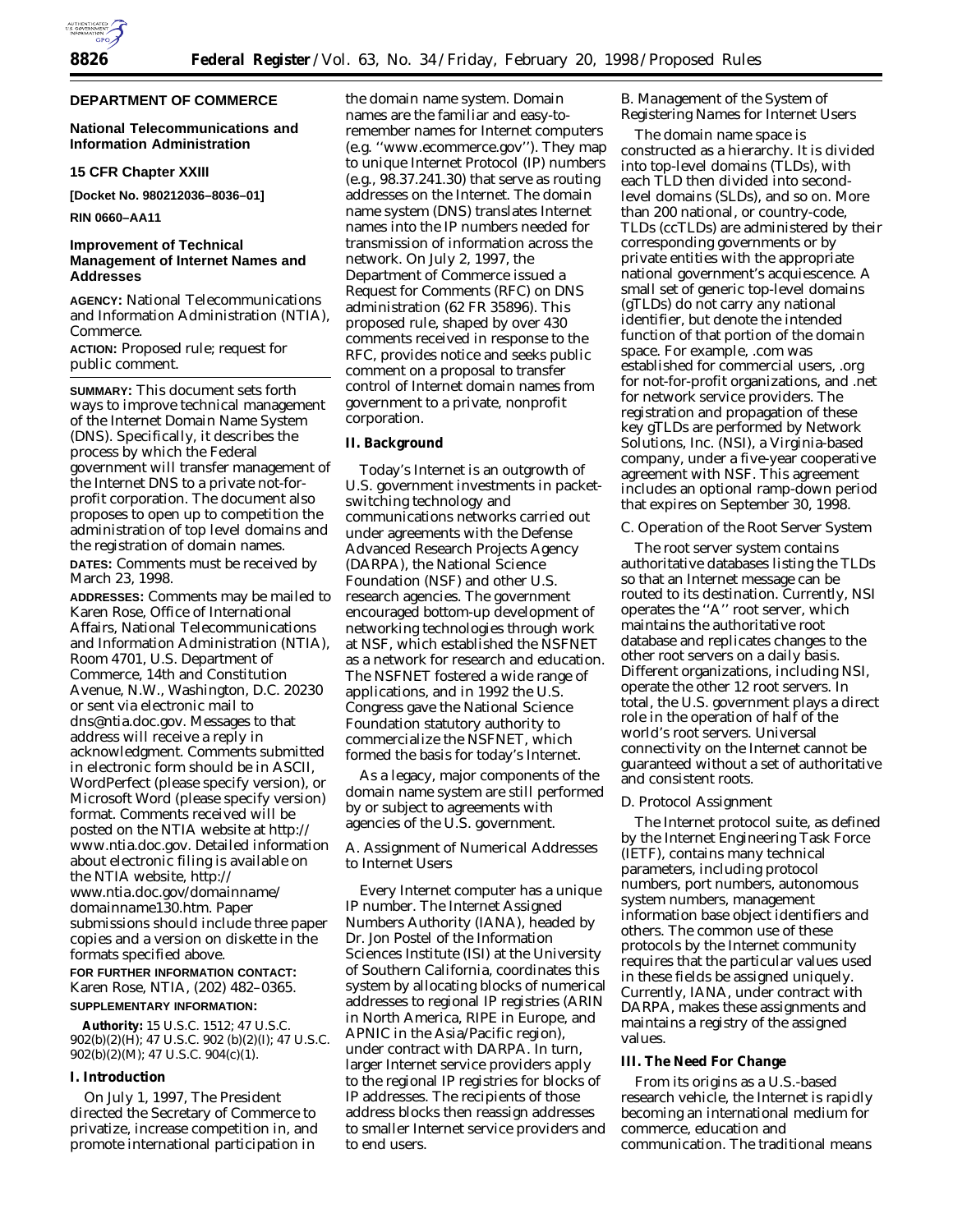of organizing its technical functions need to evolve as well. The pressures for change are coming from many different quarters:

• There is widespread dissatisfaction about the absence of competition in domain name registration.

• Mechanisms for resolving conflict between trademark holders and domain name holders are expensive and cumbersome.

• Without changes, a proliferation of lawsuits could lead to chaos as tribunals around the world apply the antitrust law and intellectual property law of their jurisdictions to the Internet.

• Many commercial interests, staking their future on the successful growth of the Internet, are calling for a more formal and robust management structure.

• An increasing percentage of Internet users reside outside of the U.S., and those stakeholders want a larger voice in Internet coordination.

• As Internet names increasingly have commercial value, the decision to add new top-level domains cannot continue to be made on an ad hoc basis by entities or individuals that are not formally accountable to the Internet community.

• As the Internet becomes commercial, it becomes inappropriate for U.S. research agencies (NSF and DARPA) to participate in and fund these functions.

## **IV. The Future Role of the U.S. Government in the DNS**

On July 1, 1997, as part of the Clinton Administration's Framework for Global Electronic Commerce, the President directed the Secretary of Commerce to privatize, increase competition in, and promote international participation in the domain name system.

Accordingly, on July 2, 1997, the Department of Commerce issued a Request for Comments (RFC) on DNS administration, on behalf of an interagency working group previously formed to explore the appropriate future role of the U.S. government in the DNS. The RFC solicited public input on issues relating to the overall framework of the DNS system, the creation of new top-level domains, policies for registrars, and trademark issues. During the comment period, over 430 comments were received, amounting to some 1500 pages.<sup>1</sup>

This discussion draft, shaped by the public input described above, provides notice and seeks public comment on a

proposal to improve the technical management of Internet names and addresses. It does not propose a monolithic structure for Internet governance. We doubt that the Internet should be governed by one plan or one body or even by a series of plans and bodies. Rather, we seek to create mechanisms to solve a few, primarily technical (albeit critical) questions about administration of Internet names and numbers.

We expect that this proposal will likely spark a lively debate, requiring thoughtful analysis, and appropriate revisions. Nonetheless, we are hopeful that reasonable consensus can be found and that, after appropriate modifications, implementation can begin in April, 1998. Recognizing that no solution will win universal support, the U.S. government seeks as much consensus as possible before acting.

## **V. Principles for a New System**

Our consultations have revealed substantial differences among Internet stakeholders on how the domain name system should evolve. Since the Internet is changing so rapidly, no one entity or individual can claim to know what is best for the Internet. We certainly do not believe that our views are uniquely prescient. Nevertheless, shared principles have emerged from our discussions with Internet stakeholders.

# *A. Stability*

The U.S. government should end its role in the Internet number and name address systems in a responsible manner. This means, above all else, ensuring the stability of the Internet. The Internet functions well today, but its current technical management is probably not viable over the long term. We should not wait for it to break down before acting. Yet, we should not move so quickly, or depart so radically from the existing structures, that we disrupt the functioning of the Internet. The introduction of a new system should not disrupt current operations, or create competing root systems.

#### *B. Competition*

The Internet succeeds in great measure because it is a decentralized system that encourages innovation and maximizes individual freedom. Where possible, market mechanisms that support competition and consumer choice should drive the technical management of the Internet because they will promote innovation, preserve diversity, and enhance user choice and satisfaction.

### *C. Private, Bottom-Up Coordination*

Certain technical management functions require coordination. In these cases, responsible, private-sector action is preferable to government control. A private coordinating process is likely to be more flexible than government and to move rapidly enough to meet the changing needs of the Internet and of Internet users. The private process should, as far as possible, reflect the bottom-up governance that has characterized development of the Internet to date.

### *D. Representation*

Technical management of the Internet should reflect the diversity of its users and their needs. Mechanisms should be established to ensure international input in decision making.

In keeping with these principles, we divide the name and number functions into two groups, those that can be moved to a competitive system and those that should be coordinated. We then suggest the creation of a representative, not-for-profit corporation to manage the coordinated functions according to widely accepted objective criteria. We then suggest the steps necessary to move to competitive markets in those areas that can be market driven. Finally, we suggest a transition plan to ensure that these changes occur in an orderly fashion that preserves the stability of the Internet.

#### **VI. The Proposal**

#### *A. The Coordinated Functions*

Management of number addresses is best done on a coordinated basis. As technology evolves, changes may be needed in the number allocation system. These changes should also be undertaken in a coordinated fashion.

Similarly, coordination of the root server network is necessary if the whole system is to work smoothly. While dayto-day operational tasks, such as the actual operation and maintenance of the Internet root servers, can be contracted out, overall policy guidance and control of the TLDs and the Internet root server system should be vested in a single organization that is representative of Internet users.

Finally, coordinated maintenance and dissemination of the protocol parameters for Internet addressing will best preserve the stability and interconnectivity of the Internet.

We propose the creation of a private, not-for-profit corporation (the new corporation) to manage the coordinated functions in a stable and open institutional framework. The new corporation should operate as a private

<sup>&</sup>lt;sup>1</sup>The RFC and comments received are available on the Internet at the following address: <http:// www.ntia.doc.gov>.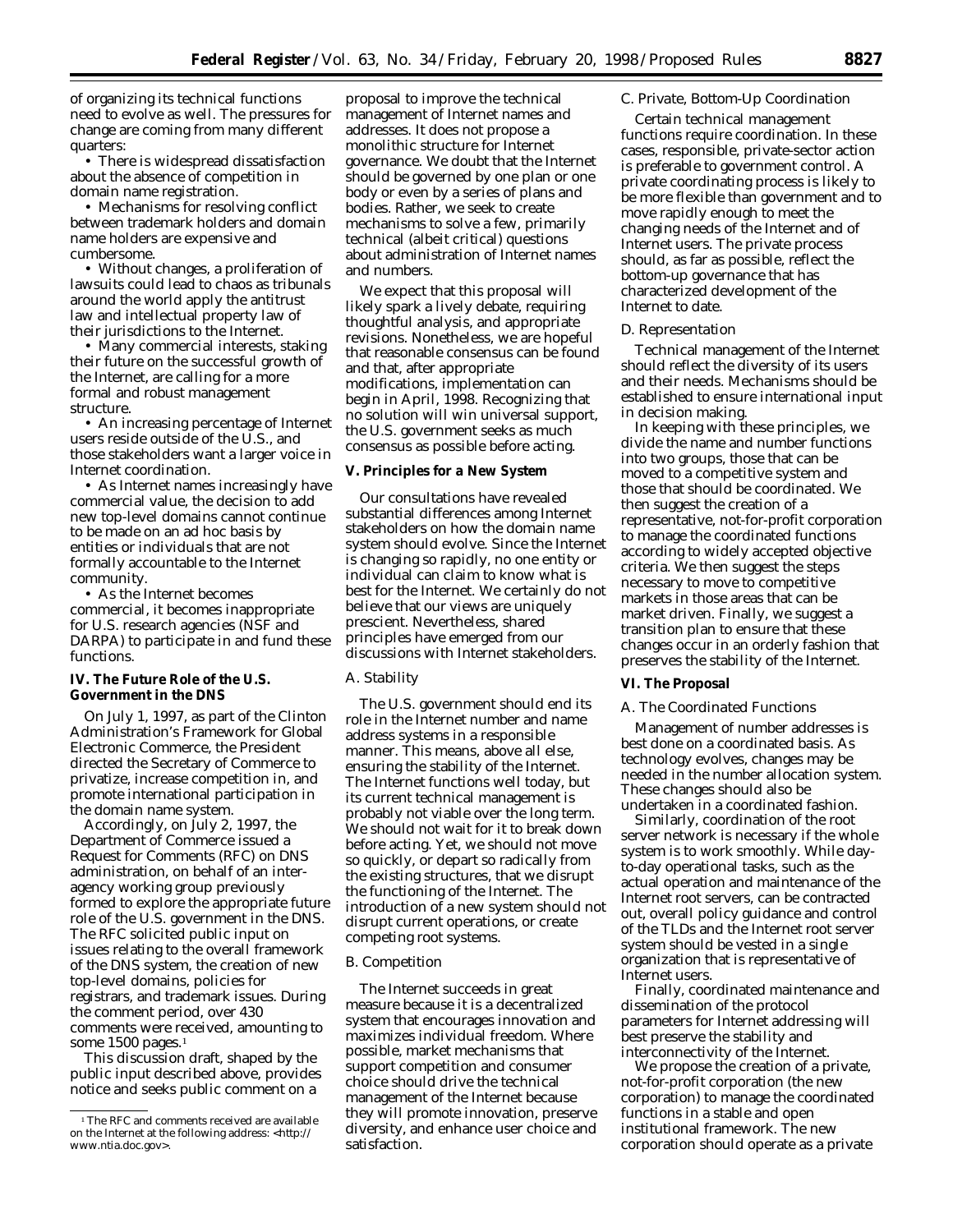entity for the benefit of the Internet as a whole. The new corporation would have the following authority:

1. To set policy for and direct the allocation of number blocks to regional number registries for the assignment of Internet addresses;

2. To oversee the operation of an authoritative root server system;

3. To oversee policy for determining, based on objective criteria clearly established in the new organization's charter, the circumstances under which new top-level domains are added to the root system; and

4. To coordinate the development of other technical protocol parameters as needed to maintain universal connectivity on the Internet.

The U.S. government would gradually transfer existing IANA functions, the root system and the appropriate databases to this new not-for-profit corporation. This transition would commence as soon as possible, with operational responsibility moved to the new entity by September 30, 1998. The U.S. government would participate in policy oversight to assure stability until the new corporation is established and stable, phasing out as soon as possible and in no event later than September 30, 2000. The U.S. Department of Commerce will coordinate the U.S. government policy role. In proposing these dates, we are trying to balance concerns about a premature U.S. government exit that turns the domain name system over to a new and untested entity against the concern that the U.S. government will never relinquish its current management role.

The new corporation will be funded by domain name registries and regional IP registries. Initially, current IANA staff will move to this new organization to provide continuity and expertise throughout the period of time it takes to establish the new corporation. The new corporation should hire a chief executive officer with a background in the corporate sector to bring a more rigorous management to the organization than was possible or necessary when the Internet was primarily a research medium. As these functions are now performed in the United States, the new corporation will be headquartered in the United States, and incorporated under U.S. law as a not-for-profit corporation. It will, however, have and report to a board of directors from around the world.

It is probably impossible to establish and maintain a perfectly representative board for this new organization. The Internet community is already extraordinarily diverse and likely to become more so over time. Nonetheless, the organization and its board must derive legitimacy from the participation of key stakeholders. Since the organization will be concerned mainly with numbers, names and protocols, its board should represent membership organizations in each of these areas, as well as the direct interests of Internet users.

The board of directors for the new corporation should be balanced to equitably represent the interests of IP number registries, domain name registries, domain name registrars, the technical community, and Internet users (commercial, not-for-profit, and individuals). Officials of governments or intergovernmental organizations should not serve on the board of the new corporation. Seats on the initial board might be allocated as follows:

• Three directors from a membership association of regional number registries, representing three different regions of the world. Today this would mean one each from ARIN, APNIC and RIPE. As additional regional number registries are added, board members could be designated on a rotating basis or elected by a membership organization made up of regional registries. ARIN, RIPE and APNIC are open membership organizations that represent entities with large blocks of numbers. They have the greatest stake in and knowledge of the number address system. They are also representative internationally.

• Two members designated by the Internet Architecture Board (IAB), an international membership board that represents the technical community of the Internet.

• Two members designated by a membership association (to be created) representing domain name registries and registrars.

Seven members designated by a membership association (to be created) representing Internet users. At least one of those board seats could be designated for an individual or entity engaged in non-commercial, not-for-profit use of the Internet, and one for individual end users. The remaining seats could be filled by commercial users, including trademark holders.

• The CEO of the new corporation would serve on the board of directors.

The new corporation's processes should be fair, open and procompetitive, protecting against capture by a narrow group of stakeholders. Its decision-making processes should be sound and transparent; the bases for its decisions should be recorded and made publicly available. Super-majority or even consensus requirements may be useful to protect against capture by a self-interested faction. The new

corporation's charter should provide a mechanism whereby its governing body will evolve to reflect changes in the constituency of Internet stakeholders. The new corporation should establish an open process for the presentation of petitions to expand board representation.

In performing the functions listed above, the new corporation will act much like a standard-setting body. To the extent that the new corporation operates in an open and pro-competitive manner, its actions will withstand antitrust scrutiny. Its standards should be reasonably based on, and no broader than necessary to promote its legitimate coordinating objectives. Under U.S. law, a standard-setting body can face antitrust liability if it is dominated by an economically interested entity, or if standards are set in secret by a few leading competitors. But appropriate processes and structure will minimize the possibility that the body's actions will be, or will appear to a court to be, anti-competitive.

#### *B. The Competitive Functions*

The system for registering secondlevel domain names and the management of the TLD registries should become competitive and marketdriven.

In this connection, we distinguish between registries and registrars. A ''registry,'' as we use the term, is responsible for maintaining a TLD's zone files, which contain the name of each SLD in that TLD and each SLD's corresponding IP number. Under the current structure of the Internet, a given TLD can have no more than one registry. A ''registrar'' acts as an interface between domain-name holders and the registry, providing registration and value-added services. It submits to the registry zone file information and other data (including contact information) for each of its customers in a single TLD. Currently, NSI acts as both the exclusive registry and as the exclusive registrar for .com, .net, .org, and .edu.

Both registry and registrar functions could be operated on a competitive basis. Just as NSI acts as the registry for .com, .net, and .org, other companies could manage registries with different TLDs such as .vend or .store. Registrars could provide the service of obtaining domain names for customers in any gTLD. Companies that design Web sites for customers might, for example, provide registration as an adjunct to other services. Other companies may perform this function as a stand-alone business.

There appears to be strong consensus that, at least at this time, domain name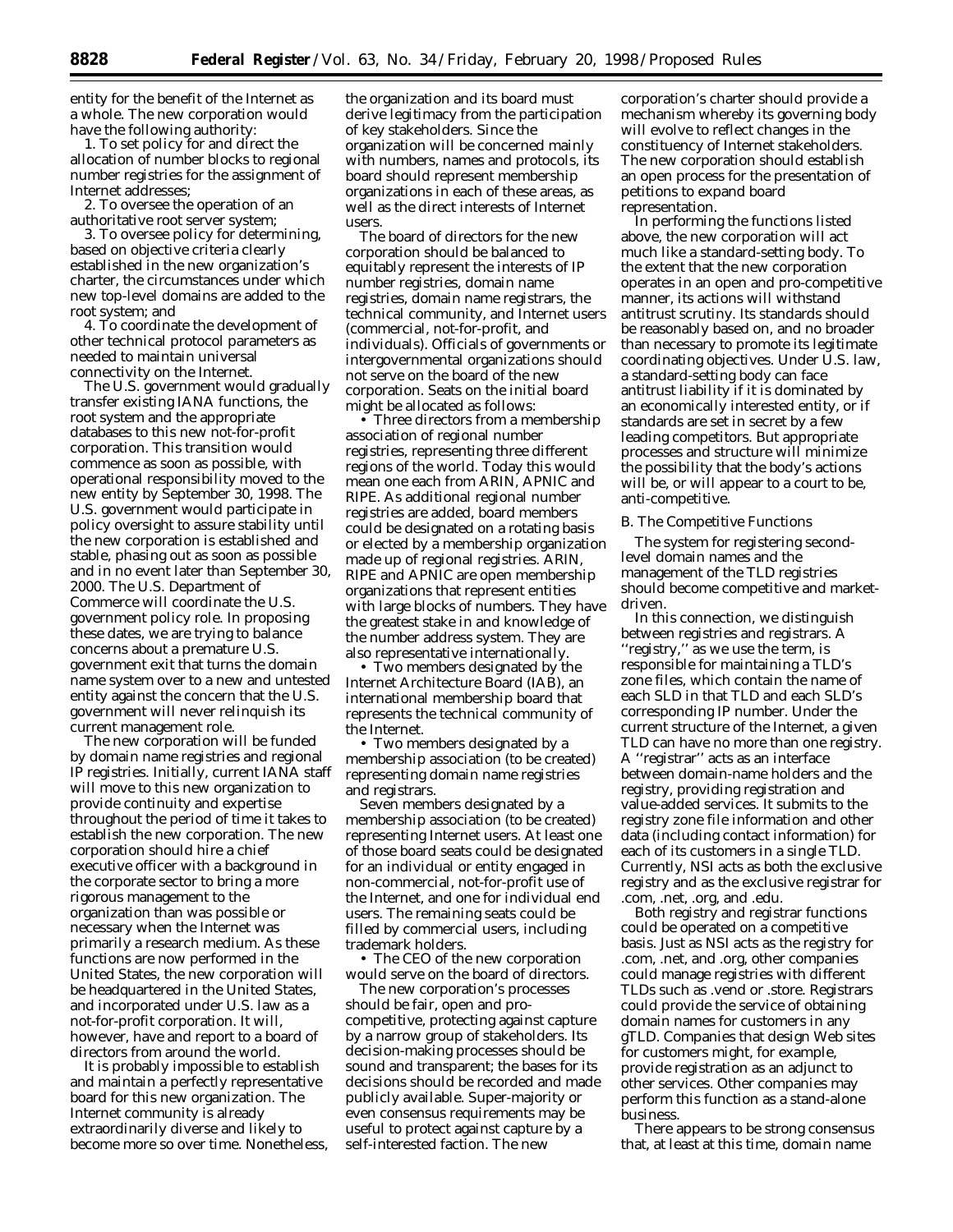registration—the registrar function should be competitive. There is disagreement, however, over the wisdom of promoting competition at the registry level.

Some have made a strong case for establishing a market-driven registry system. Competition among registries would allow registrants to choose among TLDs rather than face a single option. Competing TLDs would seek to heighten their efficiency, lower their prices, and provide additional valueadded services. Investments in registries could be recouped through branding and marketing. The efficiency, convenience, and service levels associated with the assignment of names could ultimately differ from one TLD registry to another. Without these types of market pressures, they argue, registries will have very little incentive to innovate.

Others feel strongly, however, that if multiple registries are to exist, they should be undertaken on a not-for-profit basis. They argue that lack of portability among registries (that is, the fact that users cannot change registries without adjusting at least part of their domain name string) could create lock-in problems and harm consumers. For example, a registry could induce users to register in a top-level domain by charging very low prices initially and then raise prices dramatically, knowing that name holders will be reluctant to risk established business by moving to a different top-level domain.

We concede that switching costs and lock-in could produce the scenario described above. On the other hand, we believe that market mechanisms may well discourage this type of behavior. On balance, we believe that consumers will benefit from competition among market oriented registries, and we thus support limited experimentation with competing registries during the transition to private sector administration of the domain name system.

## *C. The Creation of New gTLDs*

Internet stakeholders disagree about who should decide when a new toplevel domain can be added and how that decision should be made. Some believe that anyone should be allowed to create a top-level domain registry. They argue that the market will decide which will succeed and which will not. Others believe that such a system would be too chaotic and would dramatically increase customer confusion. They argue that it would be far more complex technically, because the root server system would have to point to a large number of toplevel domains that were changing with

great frequency. They also point out that it would be much more difficult for trademark holders to protect their trademarks if they had to police a large number of top-level domains.

All these arguments have merit, but they all depend on facts that only further experience will reveal. At least in the short run, a prudent concern for the stability of the system requires that expansion of gTLDs proceed at a deliberate and controlled pace to allow for evaluation of the impact of the new gTLDs and well-reasoned evolution of the domain space. The number of new top-level domains should be large enough to create competition among registries and to enable the new corporation to evaluate the functioning, in the new environment, of the root server system and the software systems that enable shared registration. At the same time, it should not be so large as to destabilize the Internet.

We believe that during the transition to private management of the DNS, the addition of up to five new registries would be consistent with these goals. At the outset, we propose that each new registry be limited to a single top-level domain. During this period, the new corporation should evaluate the effects that the addition of new gTLDs have on the operation of the Internet, on users, and on trademark holders. After this transition, the new corporation will be in a better position to decide whether or when the introduction of additional gTLDs is desirable.

Individual companies and consortia alike may seek to operate specific generic top-level domains. Competition will take place on two levels. First, there will be competition among different generic top-level domains. Second, registrars will compete to register clients into these generic top-level domains. By contrast, existing national registries will continue to administer country-code top-level domains if these national government seek to assert those rights. Changes in the registration process for these domains are up to the registries administering them and their respective national governments.

Some have called for the creation of a more descriptive system of top-level domains based on industrial classifications or some other easy to understand schema. They suggest that having multiple top-level domains is already confusing and that the addition of new generic TLDs will make it more difficult for users to find the companies they are seeking.

Market driven systems result in innovation and greater consumer choice and satisfaction in the long run. We expect that in the future, directory

services of various sorts will make it easy for users to find the sites they seek regardless of the number of top-level domains. Attempts to impose too much central order risk stifling a medium like the Internet that is decentralized by nature and thrives on freedom and innovation.

### *D. The Trademark Dilemma*

It is important to keep in mind that trademark/domain name disputes arise very rarely on the Internet today. NSI, for example, has registered millions of domain names, only a tiny fraction of which have been challenged by a trademark owner. But where a trademark is unlawfully used as a domain name, consumers may be misled about the source of the product or service offered on the Internet, and trademark owners may not be able to protect their rights without very expensive litigation.

For cyberspace to function as an effective commercial market, businesses must have confidence that their trademarks can be protected. On the other hand, management of the Internet must respond to the needs of the Internet community as a whole, and not trademark owners exclusively. The balance we strike is to provide trademark holders with the same rights they have in the physical world, to ensure transparency, to guarantee a dispute resolution mechanism with resort to a court system, and to add new top-level domains carefully during the transition to private sector coordination of the domain name system.

There are certain steps that could be taken in the application process that would not be difficult for an applicant, but that would make the trademark owner's job easier. For instance, gTLD registrants could supply basic information—including the applicant's name and sufficient contact information to be able to locate the applicant or its representative. To deter the pirating of domain names, the registry could also require applicants to certify that it knows of no entity with superior rights in the domain name it seeks to register.

The job of policing trademarks could be considerably easier if domain name databases were readily searchable through a common interface to determine what names are registered, who holds those domain names, and how to contact a domain name holder. Many trademark holders find the current registration search tool, who is, too limited in its functioning to be effective for this purpose. A more robust and flexible search tool, which features multiple field or string searching and retrieves similar names, could be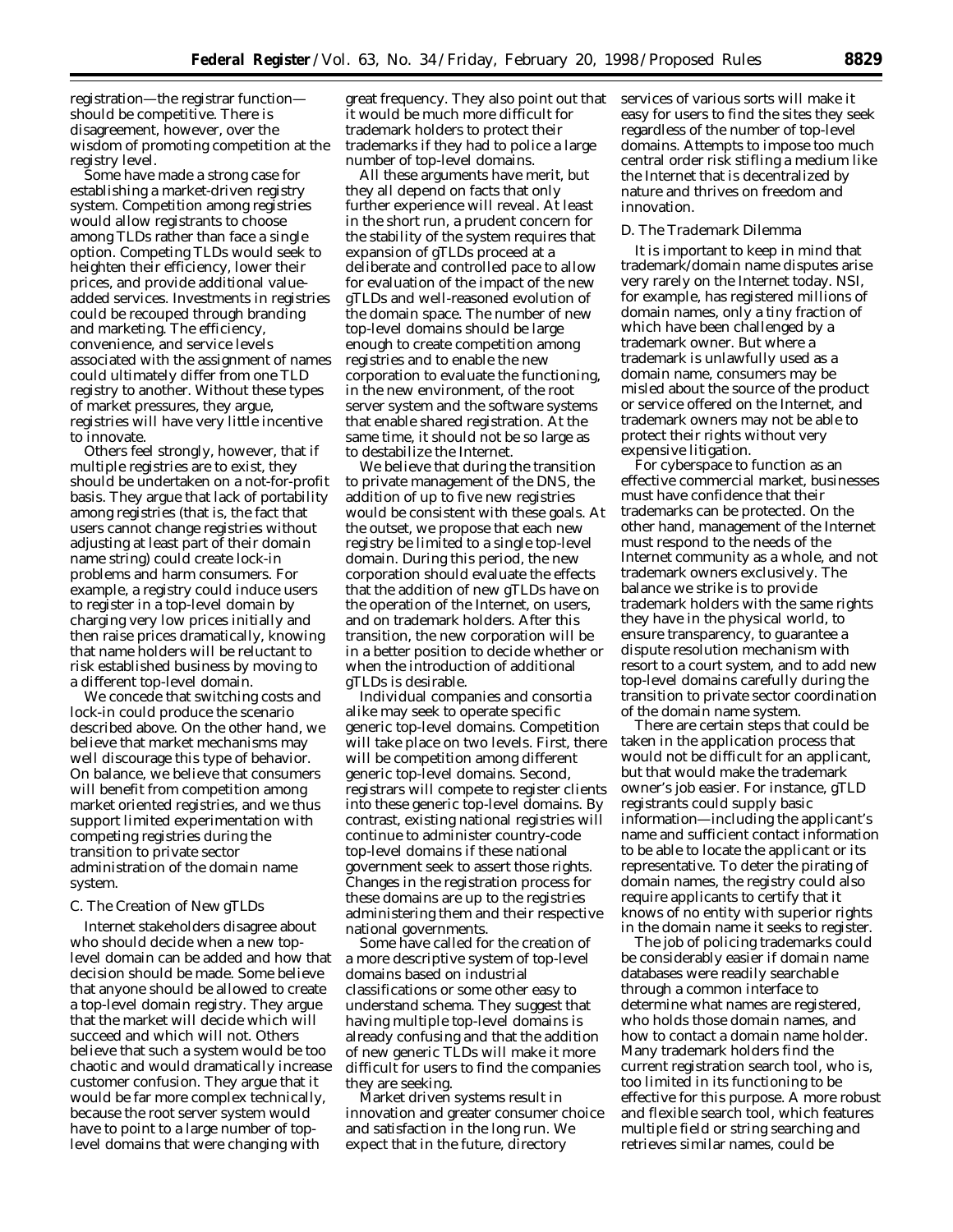employed or developed to meet the needs of trademark holders. The databases also could be kept up to date by a requirement that domain name registrants maintain up-to-date contact information.

Mechanisms that allow for on-line dispute resolution could provide an inexpensive and efficient alternative to litigation for resolving disputes between trademark owners and domain name registrants. A swift dispute resolution process could provide for the temporary suspension of a domain name registration if an adversely affected trademark holder objects within a short time, e.g. 30 days, of the initial registration. We seek comment on whether registries should be required to resolve disputes within a specified period of time after an opposition is filed, and if so, how long that period should be.

Trademark holders have expressed concern that domain name registrants in faraway places may be able to infringe their rights with no convenient jurisdiction available in which the trademark owner could file suit to protect those rights. At the time of registration, registrants could agree that, in the event of a trademark dispute involving the name registered, jurisdiction would lie where the registry is domiciled, where the registry database in maintained, or where the ''A'' root server is maintained. We seek comment on this proposal, as well as suggestions for how such jurisdictional provisions could be implemented.

Trademark holders have also called for the creation of some mechanism for ''clearing'' trademarks, especially famous marks, across a range of gTLDs. Such mechanisms could reduce trademark conflict associated with the addition of new gTLDs. Again, we seek comment on this proposal, and suggested mechanisms for trademark clearance processes.

We stop short of proposals that could significantly limit the flexibility of the Internet, such as waiting periods or not allowing any new top-level domains.

We also do not propose to establish a monolithic trademark dispute resolution process at this time, because it is unclear what system would work best. Even trademark holders we have consulted are divided on this question. Therefore, we propose that each name registry must establish minimum dispute resolution and other procedures related to trademark considerations. Those minimum procedures are spelled out in Appendix 2. Beyond those minimums, registries would be permitted to establish additional

trademark protection and trademark dispute resolution mechanisms.

We also propose that shortly after their introduction into the root, a study be undertaken on the effects of adding new gTLDs and related dispute resolution procedures on trademark and intellectual property right holders. This study should be conducted under the auspices of a body that is internationally recognized in the area of dispute resolution procedures, with input from trademark and domain name holders and registries. The findings of this study should be submitted to the board of the new corporation and considered when it makes decisions on the creation and introduction of new gTLDs. Information on the strengths and weaknesses of different dispute resolution procedures should also give the new corporation guidance for deciding whether the established minimum criteria for dispute resolution should be amended or maintained. Such a study could also provide valuable input with respect to trademark harmonization generally.

U.S. trademark law imposes no general duty on a registrar to investigate the propriety of any given registration.2 Under existing law, a trademark holder can properly file a lawsuit against a domain name holder that is infringing or diluting the trademark holder's mark. But the law provides no basis for holding that a registrar's mere registration of a domain name, at the behest of an applicant with which it has an arm's-length relationship, should expose it to liability.3 Infringers, rather than registrars, registries, and technical management bodies, should be liable for trademark infringement. Until case law is fully settled, however, registries can expect to incur legal expenses in connection with trademark disputes as a cost of doing business. These costs should not be borne by the new not-forprofit corporation, and therefore registries should be required to indemnify the new corporation for costs incurred in connection with trademark disputes. The evolution of litigation will be one of the factors to be studied by the group tasked to review Internet trademark issues as the new structure evolves.

### *E. The Intellectual Infrastructure Fund*

In 1995, NSF authorized NSI to assess new domain name registrants a \$50 fee per year for the first two years, 30

percent of which was to be deposited in a fund for the preservation and enhancement of the intellectual infrastructure of the Internet (the ''Intellectual Infrastructure Fund'').

In excess of \$46 Million has been collected to date. In 1997, Congress authorized the crediting of \$23 Million of the funds collected to the Research and Related Activities Appropriation of the National Science Foundation to support the development of the Next Generation Internet. The establishment of the Intellectual Infrastructure Fund currently is the subject of litigation in the U.S. District Court for the District of Columbia.

As the U.S. government is seeking to end its role in the domain name system, we believe the provision in the cooperative agreement regarding allocation of a portion of the registration fee to the Internet Intellectual Infrastructure Fund should terminate on April 1, 1998, the beginning of the ramp-down period of the cooperative agreement.

### **VII. The Transition**

A number of steps must be taken to create the system envisioned in this paper.

1. The new not-for-profit organization must be established and its board chosen.

2. The membership associations representing (1) registries and registrars, and (2) Internet users, must be formed.

3. An agreement must be reached between the U.S. government and the current IANA on the transfer of IANA functions to the new organization.

4. NSI and the U.S. government must reach agreement on the terms and conditions of NSI's evolution into one competitor among many in the registrar and registry marketplaces. A level playing field for competition must be established.

5. The new corporation must establish processes for determining whether an organization meets the transition period criteria for prospective registries and registrars.

6. A process must be laid out for making the management of the root server system more robust and secure, and, for transitioning that management from U.S. government auspices to those of the new corporation.

## *A. The NSI Agreement*

The U.S. government will ramp down the NSI cooperative agreement and phase it out by the end of September 1998. The ramp down agreement with NSI should reflect the following terms and conditions designed to promote competition in the domain name space.

<sup>2</sup>See generally *MDT Corp.* v. *New York Stock Exchange, 858 F. Supp. 1028 (C.D. Calif. 1994).*

<sup>3</sup>See *Lockheed Martin Corp.* v. *Network Solutions, Inc.,* 1997 WL 721899 (C.D. Calif. 11/17/ 97); *Panavision International* v. *Toeppen*, 1996 U.S. Dist. LEXIS 20744, 41 U.S.P.Q.2d 1310 (C.D. Calif. 1996).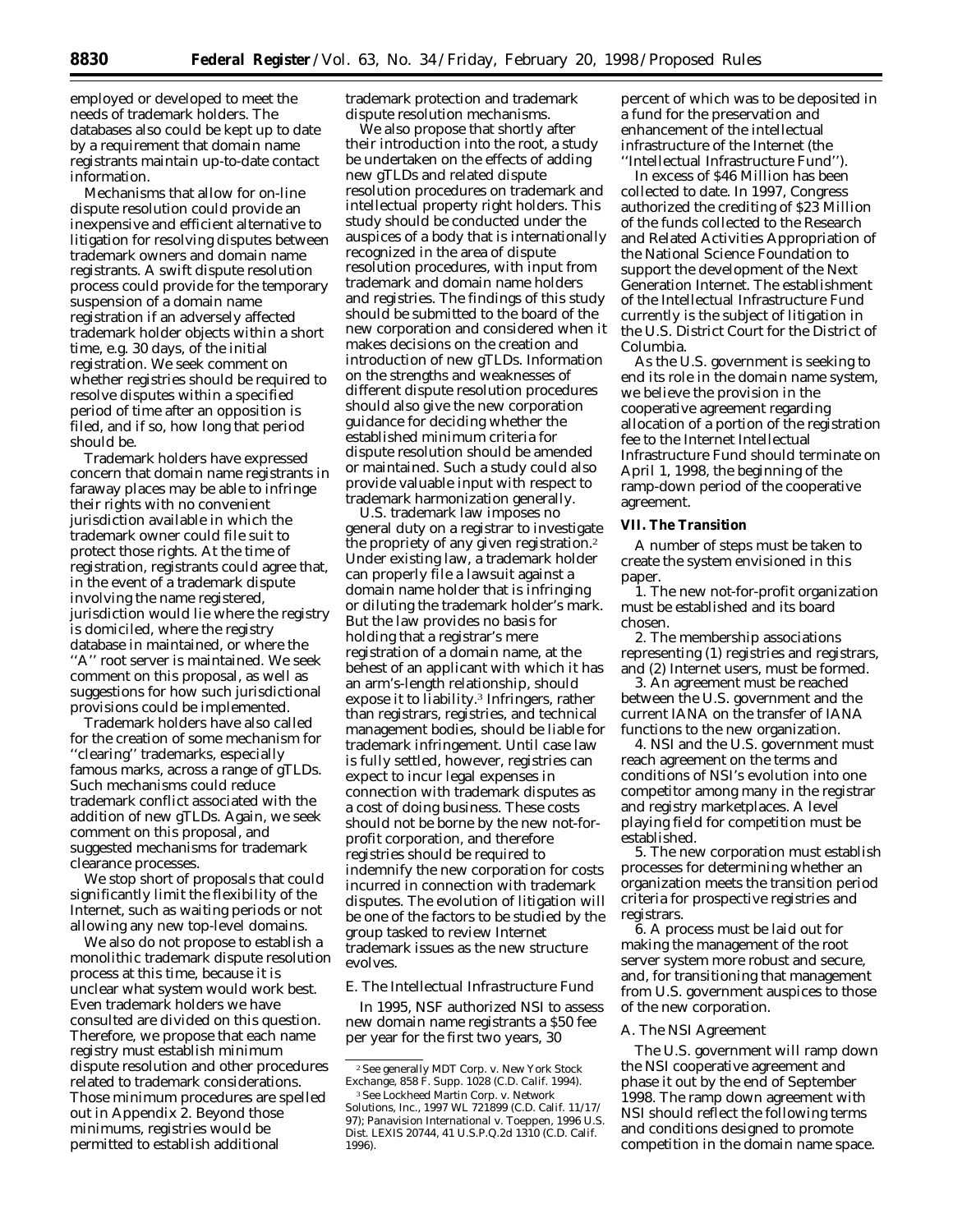1. NSI will effectively separate and maintain a clear division between its current registry business and its current registrar business. NSI will continue to operate .com, .net and .org but on a fully shared-registry basis; it will shift operation of .edu to a not-for-profit entity. The registry will treat all registrars on a nondiscriminatory basis and will price registry services according to an agreed upon formula for a period of time.

2. As part of the transition to a fully shared-registry system, NSI will develop (or license) and implement the technical capability to share the registration of its top-level domains with any registrar so that any registrar can register domain names there in as soon as possible, by a date certain to be agreed upon.

3. NSI will give the U.S. government a copy and documentation of all the data, software, and appropriate licenses to other intellectual property generated under the cooperative agreement, for use by the new corporation for the benefit of the Internet.

4. NSI will turn over control of the "A" root server and the management of the root server system when instructed to do so by the U.S. government.

5. NSI will agree to meet the requirements for registries and registrars set out in Appendix 1.

## *B. Competitive Registries, Registrars, and the Addition of New gTLDs*

Over the past few years, several groups have expressed a desire to enter the registry or registrar business. Ideally, the U.S. government would stay its hand, deferring the creation of a specific plan to introduce competition into the domain name system until such time as the new corporation has been organized and given an opportunity to study the questions that such proposals raise. Should the transition plan outlined below, or some other proposal, fail to achieve substantial consensus, that course may well need to be taken.

Realistically, however, the new corporation cannot be established overnight. Before operating procedures can be established, a board of directors and a CEO must be selected. Under a best case scenario, it is unlikely that the new corporation can be fully operational before September 30, 1998. It is our view, based on widespread public input, that competition should be introduced into the DNS system more quickly.

We therefore set out below a proposal to introduce competition into the domain name system during the transition from the existing U.S. government authority to a fully functioning coordinating body. This

proposal is designed only for the transition period. Once the new corporation is formed, it will assume authority over the terms and conditions for the admission of new top-level domains.

#### Registries and New gTLDs

This proposal calls for the creation of up to five new registries, each of which would be initially permitted to operate one new gTLD. As discussed above, that number is large enough to provide valuable information about the effects of adding new gTLDs and introducing competition at the registry level, but not so large as to threaten the stability of the Internet during this transition period. In order to designate the new registries and gTLDs, IANA must establish equitable, objective criteria and processes for selecting among a large number of individuals and entities that want to provide registry services. Unsuccessful applicants will be disappointed.

We have examined a number of options for recognizing the development work already underway in the private sector. For example, some argue for the provision of a ''pioneer preference'' or other grand fathering mechanism to limit the pool of would-be registrants to those who, in response to previous IANA requests, have already invested in developing registry businesses. While this has significant appeal and we do not rule it out, it is not an easy matter to determine who should be in that pool. IANA would be exposed to considerable liability for such determinations, and required to defend against charges that it acted in an arbitrary or inequitable manner. We welcome suggestions as to whether the pool of applicants should be limited, and if so, on what basis.

We propose, that during the transition, the first five entities (whether from a limited or unlimited pool) to meet the technical, managerial, and site requirements described in Appendix 1 will be allowed to establish a domain name registry. The IANA will engage neutral accounting and technical consultancy firms to evaluate a proposed registry under these criteria and certify an applicant as qualified. These registries may either select, in order of their qualification, from a list of available gTLDs or propose another gTLD to IANA. (We welcome suggestions on the gTLDs that should be immediately available and would propose a list based on that input, as well as any market data currently available that indicates consumer interest in particular gTLDs.)

The registry will be permitted to provide and charge for value-added

services, over and above the basic services provided to registrars. At least at this time, the registry must, however, operate on a shared registry basis, treating all registrars on a nondiscriminatory basis, with respect to pricing, access and rules. Each TLD's registry should be equally accessible to any qualified registrar, so that registrants may choose their registrars competitively on the basis of price and service. The registry will also have to agree to modify its technical capabilities based on protocol changes that occur in Internet technology so that interoperability can be preserved. At some point in the future, the new organization may consider the desirability of allowing the introduction of non-shared registries.

### Registrars

Any entity will be permitted to provide registrar services as long as it meets the basic technical, managerial, and site requirements as described in Appendix 1 of this paper. Registrars will be allowed to register clients into any top-level domain for which the client satisfies the eligibility rules, if any.

### *C. The Root Server System*

IANA and the U.S. government, in cooperation with NSI, the IAB, and other relevant organizations will undertake a review of the root server system to recommend means to increase the security and professional management of the system. The recommendations of the study should be implemented as part of the transition process to the new corporation.

#### *D. The .us Domain*

At present, the IANA administers .us as a locality based hierarchy in which second-level domain space is allocated to states and US territories.4 This name space is further subdivided into localities. General registration under localities is performed on an exclusive basis by private firms that have requested delegation from IANA. The .us name space has typically been used by branches of state and local governments, although some commercial names have been assigned. Where registration for a locality has not been delegated, the IANA itself serves as the registrar.

Some in the Internet community have suggested that the pressure for unique identifiers in the .com gTLD could be relieved if commercial use of the .us space was encouraged. Commercial

<sup>4</sup>Management principles for the .us domain space are set forth in Internet RFC 1480, (http:// www.isi.edu/in-notes/rfc1480.txt)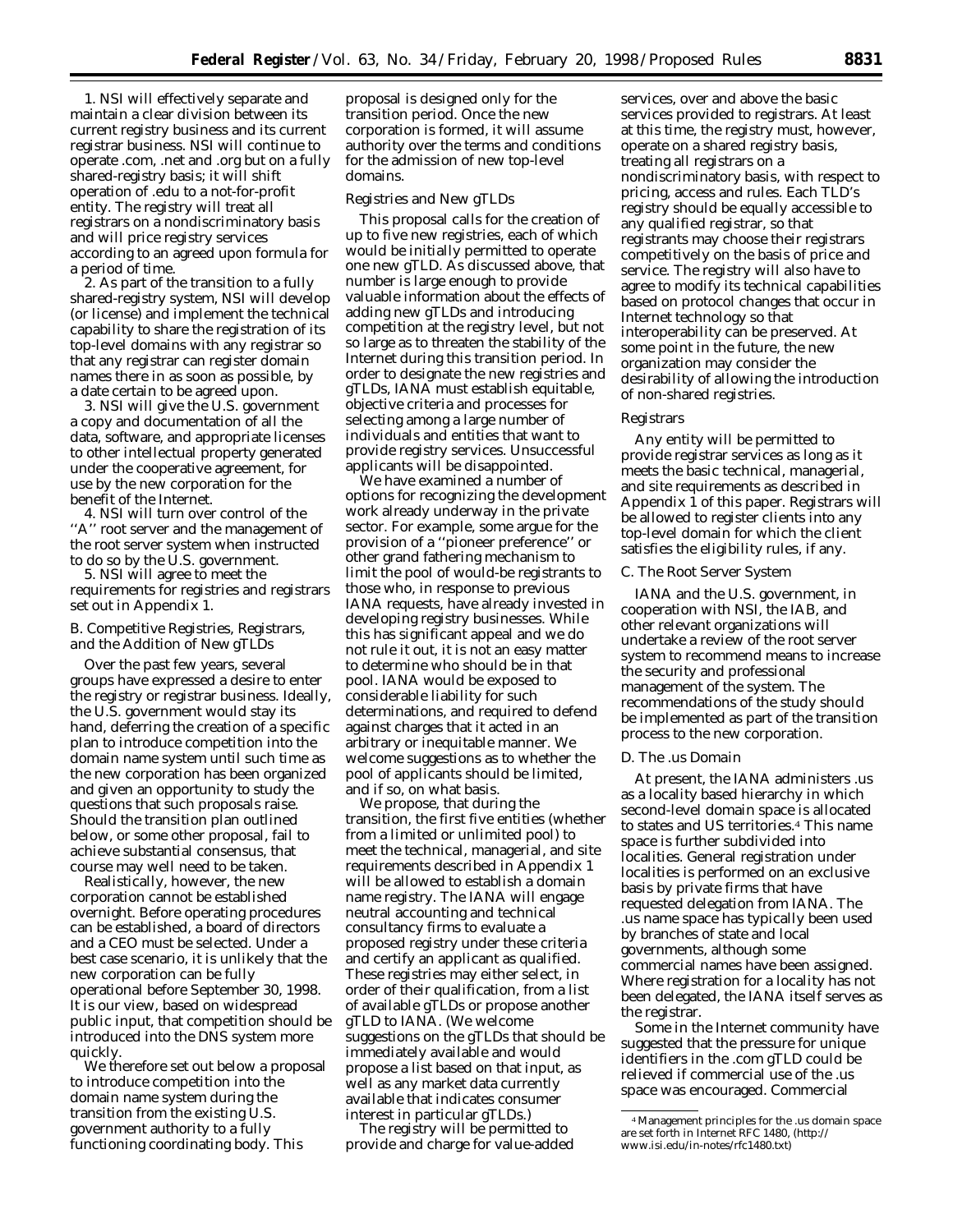users and trademark holders, however, find the current locality-based system too cumbersome and complicated for commercial use. Expanded use of the .us TLD could alleviate some of the pressure for new generic TLDs and reduce conflicts between American companies and others vying for the same domain name.

Clearly, there is much opportunity for enhancing the .us domain space, and the .us domain could be expanded in many ways without displacing the current geopolitical structure. Over the next few months, the U.S. government will work with the private sector and state and local governments to determine how best to make the .us domain more attractive to commercial users. It may also be appropriate to move the gTLDs traditionally reserved for U.S. government use (i.e. .gov and .mil), into a reformulated .us ccTLD.

The U.S. government will further explore and seek public input on these issues through a separate Request for Comment on the evolution of the .us name space. However, we welcome any preliminary comments at this time.

### *E. The Process*

The U.S. government recognizes that its unique role in the Internet domain name system should end as soon as is practical. We also recognize an obligation to end this involvement in a responsible manner that preserves the stability of the Internet. We cannot cede authority to any particular commercial interest or any specific coalition of interest groups. We also have a responsibility to oppose any efforts to fragment the Internet, as this would destroy one of the key factors interoperability—that has made the Internet so successful.

Our goal is to seek as strong a consensus as possible so that a new, open, and accountable system can emerge that is legitimate in the eyes of all Internet stakeholders. It is in this spirit that we present this paper for discussion.

#### **VIII. Other Information**

## *Executive Order 12866*

This proposal has been determined not to be significant under section 3(f) of Executive Order 12866.

## *Executive Order 12612*

This rule does not contain policies with Federalism implications sufficient to warrant preparation of a Federalism assessment under Executive Order 12612.

## *Regulatory Flexibility Act*

The Assistant General Counsel for Legislation and Regulation of the Department of Commerce certified to the Chief Counsel for Advocacy, the Small Business Administration that this proposed rule, if adopted, would not have a significant economic impact on a substantial number of small entities as follows:

We believe that the overall effect of the proposal will be highly beneficial. No negative effects are envisioned at this time. In fact, businesses will enjoy a reduction in the cost of registering domain names as a result of this proposal. In 1995, the National Science Foundation authorized a registration fee of \$50 per year for the first two years, 30 percent of which was to be deposited in a fund for the preservation and enhancement of the intellectual infrastructure of the Internet (the ''Intellectual Infrastructure Fund''). The proposal seeks to terminate the agreement to earmark a portion of the registration fee to the Intellectual Infrastructure Fund. We also believe that a competitive registration system will lead to reduced fees in registering domain names.

The proposal is pro-competitive because it transfers the current system of domain name registration to a marketdriven registry system. Moreover, as the Internet becomes more important to commerce, particularly small businesses, it is crucial that a more formal and robust management structure be implemented. As the commercial value of Internet names increases, decisions regarding the addition of new top-level domains should be formal, certain, and accountable to the Internet community. For example, presently, mechanisms for resolving disputes between trademark holders and domain name holders are expensive and cumbersome. The proposal requires each name registry to establish an inexpensive and efficient dispute resolution system as well as other procedures related to trademark consideration.

The U.S. government would gradually transfer existing Internet Assigned Numbers Authority (IANA) functions, the root system and the appropriate databases to a new not-for-profit corporation by September 30, 1998. The U.S. government would, however, participate in policy oversight to assure stability until the new corporation is established and stable, phasing out completely no later than September 30, 2000. Accordingly, the transition period would afford the U.S. government an opportunity to determine if the structure

of the new corporation negatively impacts small entities. Moreover, the corporation would be headquartered in the U.S. and incorporated under U.S. law. Accordingly, the corporation would be subject to antitrust scrutiny if dominated by economically interested entities, or if its standards are established by a few leading competitors.

As a result, no initial regulatory flexibility analysis has been prepared.

#### *Paperwork Reduction Act*

This rule does not contain information collection requirements subject to the provisions of the Paperwork Reduction Act.

# **Kathy Smith,**

*Acting Deputy Assistant Secretary for Communications and Information.*

#### **Appendix 1—Recommended Registry and Registrar Requirements**

In order to ensure the stability of the Internet's domain name system, protect consumers, and preserve the intellectual property rights of trademark owners, all registries of generic top-level domain names must meet the set of technical, managerial, and site requirements outlined below. Only prospective registries that meet these criteria will be allowed by IANA to register their gTLD in the ''A'' server. If, after it begins operations, a registry no longer meets these requirements, IANA may transfer management of the domain names under that registry's gTLD to another organization.

Independent testing, reviewing, and inspection called for in the requirements for registries should be done by appropriate certifying organizations or testing laboratories rather than IANA itself, although IANA will define the requirements and the procedures for tests and audits.

These requirements apply only to generic TLDs. They will apply to both existing gTLDs (e.g., .com, .edu., .net, .org) and new gTLDs. Although they are not required to, we expect many ccTLD registries and registrars may wish to assure their customers that they meet these requirements or similar ones.

Registries will be separate from registrars and have only registrars as their customers. If a registry wishes to act both as registry and registrar for the same TLD, it must do so through separate subsidiaries. Appropriate accounting and confidentiality safeguards shall be used to ensure that the registry subsidiary's business is not utilized in any manner to benefit the registrar subsidiary to the detriment of any other registrar.

Each top-level domain (TLD) database will be maintained by only one registry and, at least initially, each new registry can host only one TLD.

#### **Registry Requirements**

1. An independently-tested, functioning Database and Communications System that:

a. Allows multiple competing registrars to have secure access (with encryption and authentication) to the database on an equal (first-come, first-served) basis.